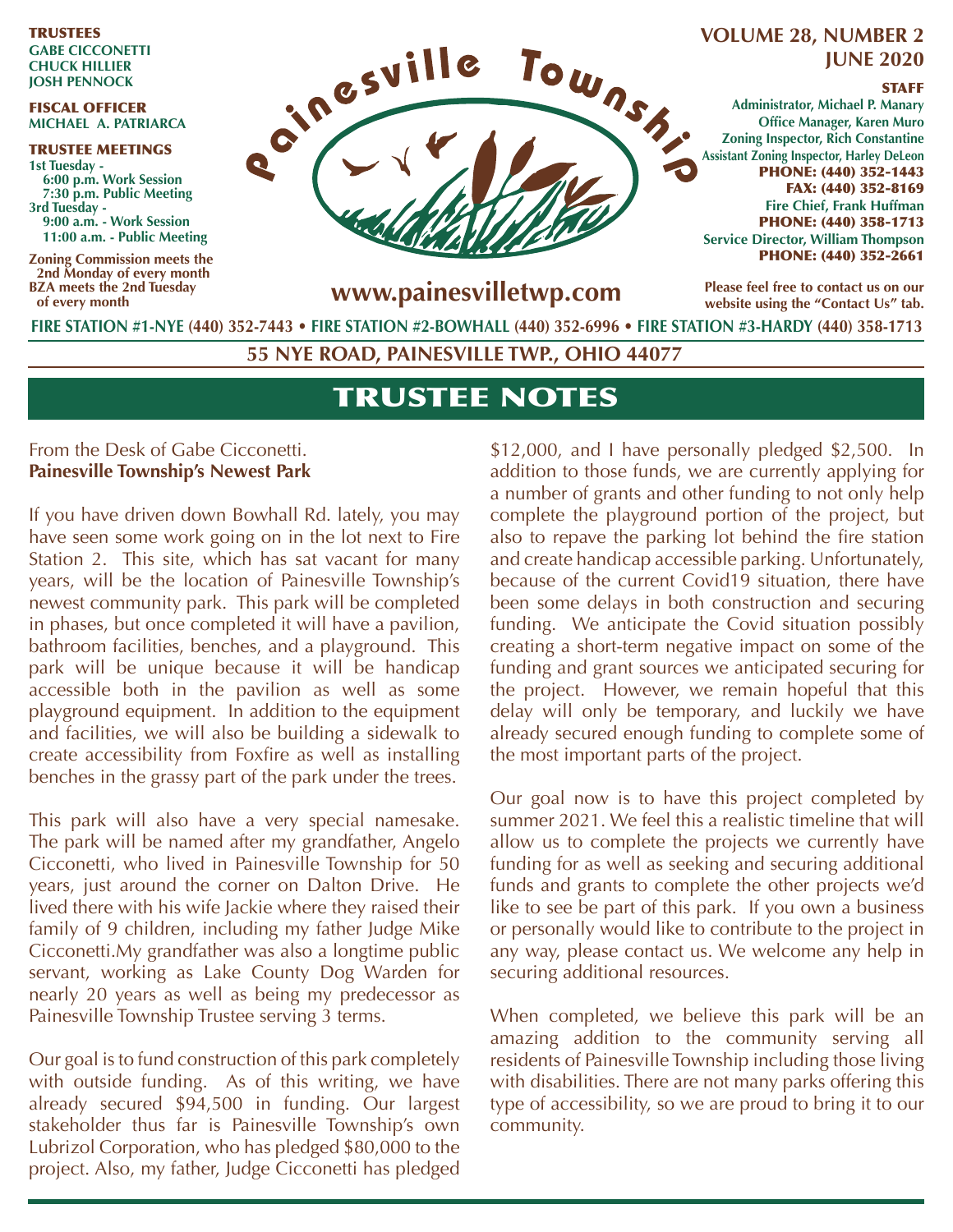#### ROAD SERVICE DEPARTMENT

The brush, leaf and yard waste drop area will remain open on Wednesdays from 7:30 am until 3:00 pm and Saturdays from 10:00 am until 2:00 pm through November. Due to current social distance guidelines, there will not be anyone from the Service Department to help unload your vehicle. When the guidelines are no longer in place, we will once again be available to help with unloading.

Keep in mind when completing your spring yard projects that you should never dispose of yard waste, leaves or grass clippings in a roadside ditch, storm sewer grate or nearby streams. Yard waste can clog the storm sewer system leading to stormwater backups and flooding. Remember that anything dumped in a storm sewer, ditch or stream will eventually wash directly to Lake Erie. Blow your grass clippings off of the road and sidewalk back onto your lawn.

#### **NEW SCHEDULE FOR CURBSIDE BRUSH COLLECTION**

Due to safety precautions, the Riverside High School teams are not able to assist the Department with this June's collection. The curbside brush collection will

still take place beginning Monday June 8th with the following schedule:

- June 8th and June 9th will be for the west side of Painesville Township and the Grand River Village area of the Township.
- June 10th, 11th and 12th will be for the east side of Painesville Township.

All brush must be tied in bundles not exceeding four feet in length and placed at the curb by 7:30 am. This collection is for brush only. Please do not place bags of leaves and yard waste out for pick up. Call the service Department at 440-352-2661 if you have questions.

Our annual snowplow painting day with art students from Riverside High School was scheduled for April. Unfortunately, this has been cancelled. We hope to reschedule in September.

We would like to thank the Lake County Commissioners, who awarded Painesville Township a grant in the amount of \$112,726 for road resurfacing. This one time grant from the County enables the Township to stretch our road resurfacing budget even further.

## TOWNSHIP NEWS

Like everyone, the COVID-19 pandemic has caused Painesville Township to make changes in our work and meeting schedules, health and safety precautions, and unfortunately, our community events. We had to cancel the St. Patrick's Parade due to the outbreak. Our next scheduled community event is Family Movie Night, which is scheduled for Saturday, July 25, at the Lake County History Center. The Trustees have not determined whether Family Movie Night can be held. We will make an announcement on the Township's website and Facebook page in June about this event. As of today, we are hopeful that we can still have Family Fun Day on August 22.

The Trustees bid a fond and respectful farewell to the Township's Legal Advisor, Matt Lallo. Matt has represented the Trustees and the residents at a very high level for the last four years. Matt has accepted a similar position in another community and has left the Township on the best of terms. The Trustees wish Matt well in his career.

We are pleased to announce our new Legal Advisor, Jeremy Iosue. Jeremy and his wife are Painesville Township residents. Jeremy is a partner in the law firm of Harvey, Abens, and Iosue in Cleveland. Jeremy brings a depth of municipal, human resources and employment law to the Township. A complete bio for Jeremy can be found on the Township's Facebook page. Welcome aboard Jeremy!

The Trustees have made a modification in their regular meeting schedule. The previous meeting schedule had the Trustees meeting on the first Tuesday of the month as a morning meeting, and the third Tuesday of the month as an evening meeting. Beginning in May the Trustees have reversed the meeting schedule.

The first Tuesday of the month is now the evening

- meeting:
- Work Session at 6:00 p.m. • Public Meeting at 7:30 p.m.

The third Tuesday of the month is now the morning

- meeting: • Work Session begins at 9:00 a.m.
- Public Meeting begins at 11:00 a.m.

A reminder that during the months of June, July and August the Trustees meet once a month, on the third Tuesday of the month.

NOPEC Energy Grant – The Board of Trustees are always looking for grants and other opportunities to help our Township. Painesville Township has applied for two grants from NOPEC for the purpose of making energy improvements to the five Township buildings. In 2018 the Township was awarded a grant in the amount of \$51,936. In 2019 the Township received another grant in the amount of \$49,372. Those two grants paid for significant energy improvements to the three Fire Stations, the Service Garage, and Township Hall.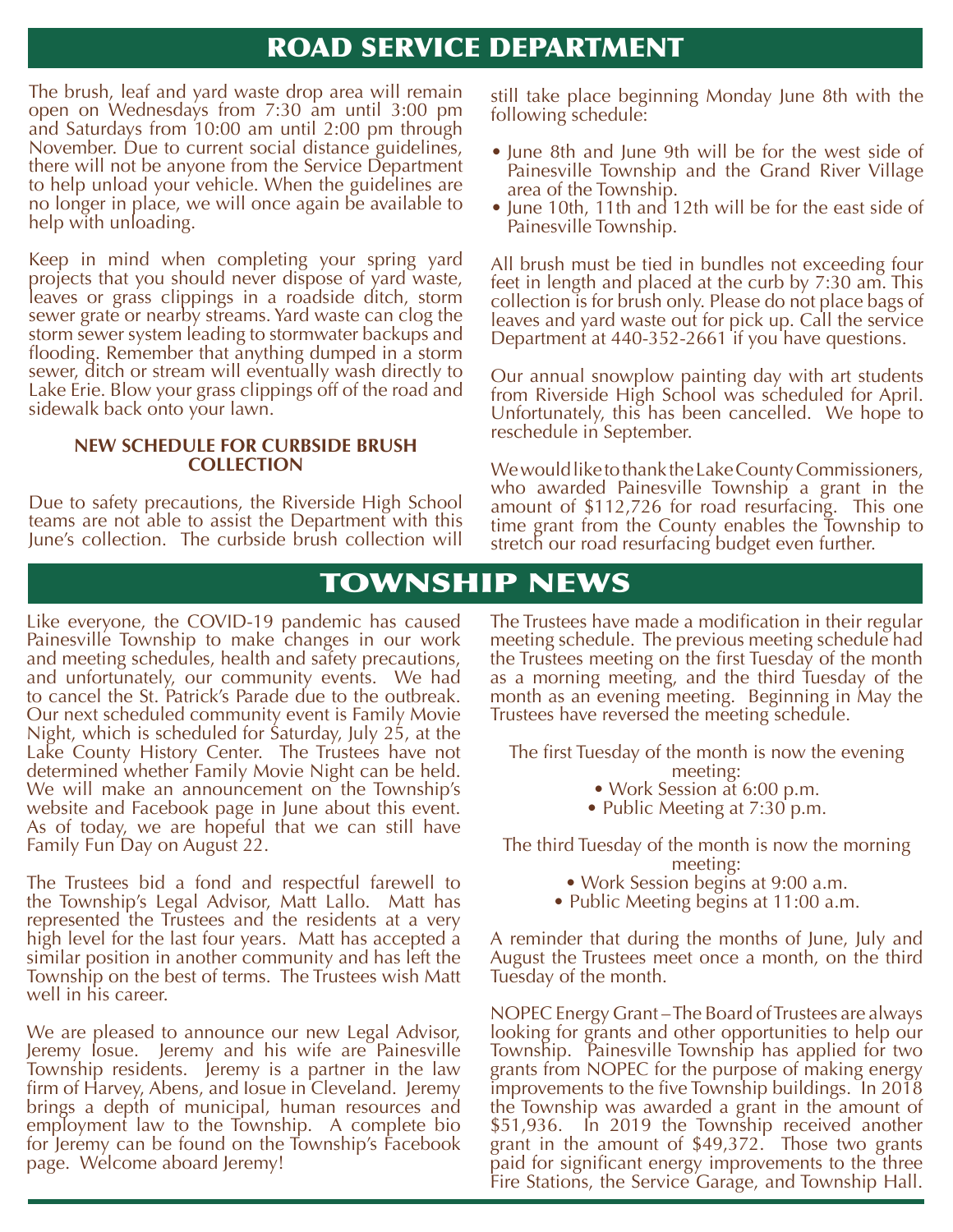## FIRE DEPARTMENT

#### **Painesville Township Fire Department Response to the COVID-19 Outbreak**

Because of the COVID-19 outbreak and subsequent social distancing policies, the Department has made several adjustments to its normal operations so that it will be ready to handle emergencies when needed. These changes were done not only to limit possible exposures to the crews, but to limit the crew's exposure to the public as well. The Department's emergency response capabilities have not changed. To ensure that stations remain fully staffed and ready to respond to any emergency that the community might face, the Department has instituted several operational changes. Here are a few of the operational changes made by Department:

- 1) In an effort to protect Department personnel and protect the general public from a possible quarantine situation, our stations were closed to outside visitors. Notices were posted on the doors of each station directing visitors to call the station to conduct business.
- 2) In an effort to prevent cross contamination between stations and limit any type of quarantine situation, the Department cancelled all meetings and training with the exception of on-shift training and changed its staffing model to limit crew members to working only out of one station.
- 3) To prevent the spread of disease and protect all of the members of the Department as well as all members of the public, the Department established Personal Protective Equipment (PPE) guidelines for all patient contacts.

4) The Department established procedures to thoroughly disinfectant the stations, squads, cots and all other equipment. The stations and all equipment are cleaned thoroughly and disinfected daily and after every call.



- 5) All crew members are
- monitored to ensure that they are healthy. Crew members take daily temperatures on shift and are encouraged to do the same at home.
- 6) Dispatch protocols have been updated to help screen calls for exposures and the information is then re- layed to responding crews.
- 7) The Department has assigned an infection control officer to make sure all exposures are reported and reviewed to see if any follow up is needed.
- 8) Department members are encouraged to practice social distancing both on and off duty and masks are to be worn in situations where this is not practical.
- 9) The Department has limited some of its fire prevention activities. We continue to conduct plan reviews but have delayed most fire safety inspections for the time being.

The Painesville Township Fire Department would like to thank everyone for their understanding as we all go through this together. We are truly grateful for the overwhelming support that the community has given us during this time.

## TOWNSHIP NEWS - cont.

The projects included replacing four air conditioners, four furnaces, insulating the ceilings in the fire stations, replacing indoor lighting with LED lights, installing a man door and an automatic door opener for trucks, replacing a ceiling heater, and replacing parking lot lights with LED lighting. The Trustees are planning on applying for another grant in 2020 that will help modernize our five buildings to become even more energy efficient.

You may have noticed that the Hometown Heroes banners have started appearing on North Ridge Road on the east side of the Township. This is because we have filled all of the available poles on Mentor Avenue. We can continue to accept applications to honor the Township's veterans. Thank you veterans! If you are interested in hanging a Hometown Heroes banner, please look at our website at www.painesvilletwp.com.

The Trustees give a tip of their hat to the residents on Wintergreen Hill. The residents got together on their

own initiative and consolidated their trash pickup to one company. This important action means that they will have one trash hauling truck on the road per week and will place less wear and tear on the road. While the Trustees do not have the legal authority to choose one trash hauler for the entire Township, we encourage residents on streets and neighborhoods to work together to contract with one hauler.

The Trustees are once again sponsoring a Beautiful Lawn Awards program this summer. During the months of June, July and August, the Township will recognize residents and/or businesses that take exceptional care of their property. If you would like to nominate a neighbor or business, please contact Township Hall or one of your Trustees.

*cont'd on back page* Open burning in Ohio is strictly regulated by the Ohio EPA. The reason for limiting what can be burned in an open fire is because burning can release many kinds of